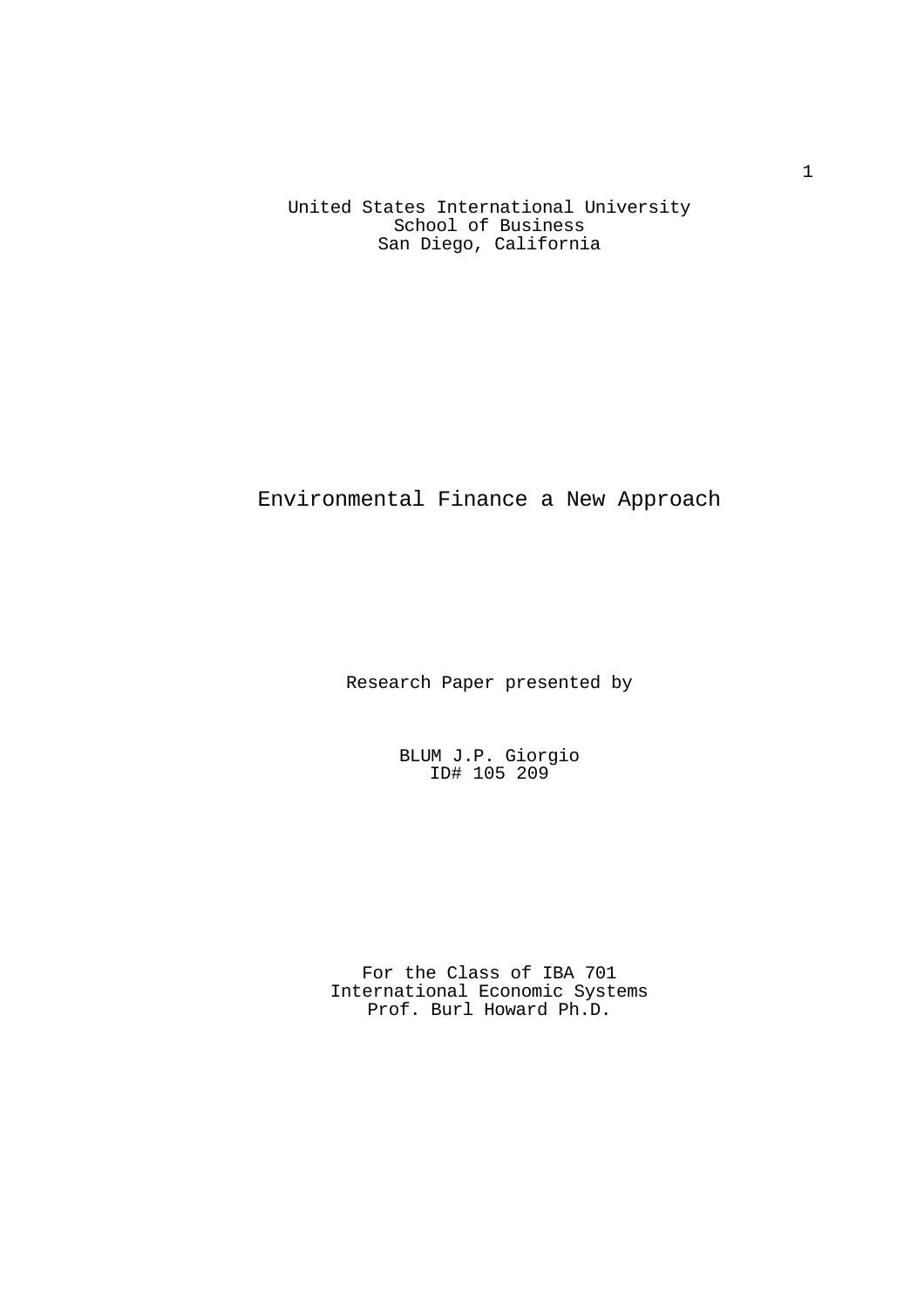## June 6, 1993

## Table of Contents

## **Page** Page 2014 and 2016 and 2016 and 2016 and 2016 and 2016 and 2016 and 2016 and 2016 and 2016 and 2016 and 2016 and 2016 and 2016 and 2016 and 2016 and 2016 and 2016 and 2016 and 2016 and 2016 and 2016 and 2016 and 201

| I. The Current State of the Environment | 1   |
|-----------------------------------------|-----|
| A. Growing Environmental Awareness      | 2   |
| B. Environmental Legislation            | 3   |
| C. Conflicting Interests?               | 5   |
|                                         |     |
| II. Environmental Finance               | 7   |
| A. A New Financial Approach             | 8   |
|                                         |     |
| III. Conclusions and Recommendation     | 8   |
| A. Brief Glimpse at a New Model         | 9   |
| 1. Reserve Requirements                 | 9   |
| 2. Environmental Bond                   | 11  |
| 3. Environmental Stock                  | 12. |
|                                         |     |

| Annex: Model |    |
|--------------|----|
| Bibliography | 13 |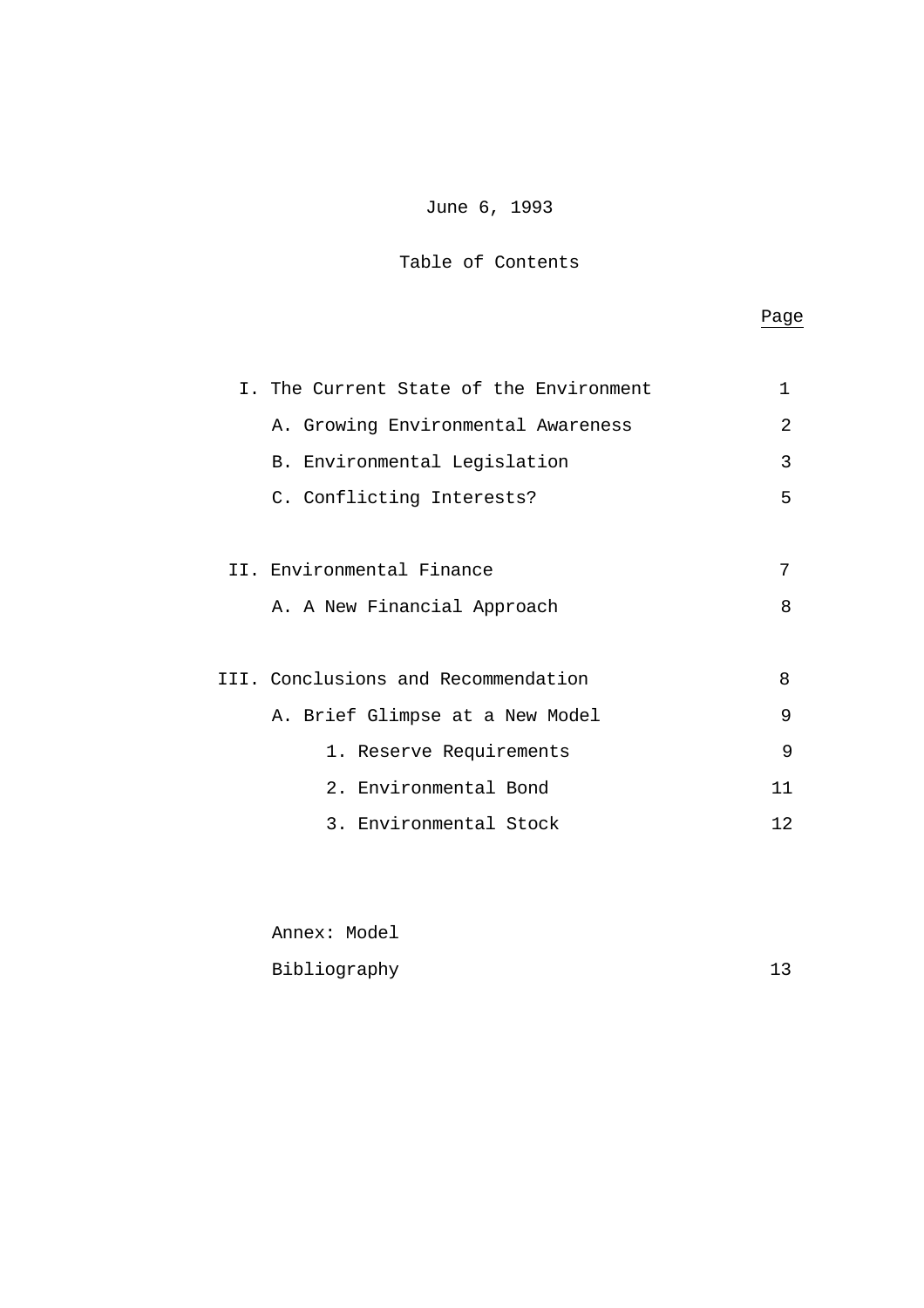#### **The Current State of the Environment**

 A trend towards a cleaner and sounder environment has been established over the last 20 years. In 1972, United Nations Organization held the first conference on the human environment in Stockholm (Sweden), establishing guidelines and principles for environmental protection and preservation (United Nations, 1972). Since then other national and international organizations, and individuals have entered the global market, expressing concern about the state of the ecological environment.

 Torn between ecological preservation and protection and economic growth and development, the individual is slowly but steadily destroying the living sphere of man (Silver & DeFries, 1990). Silver and DeFries argue that environmental considerations must permeate all decisions, from consumer to national budgets to international agreements (1990, p. 157). We need a global consensus for economic growth in the 1990s (1990:150). A global consensus for economic growth must be consistent with sustainable development. It must take heed of ecological constraints (1990:151-152).

 MacNeill, Winsemius, and Yakushiji (1991:32) report that the primary language of sustainable development is the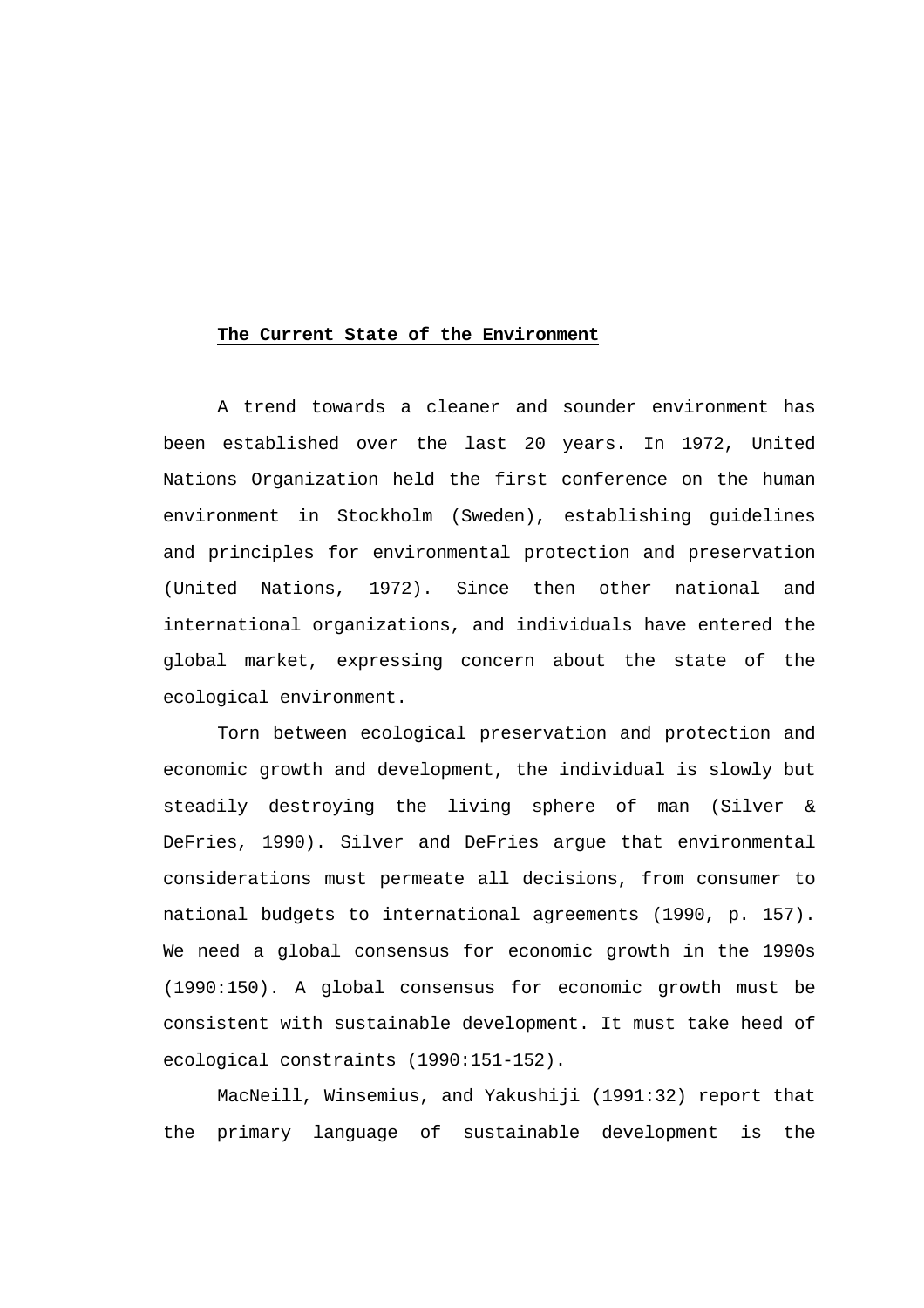integration of the environment and the economy. If economic activity is to result in sustainable development, environment can no longer be regarded as a factor separate from and secondary to economic decision-making; it must be fully integrated into the economic decision-making process in government, industry, and the home.

And Barry Commoner (1974, p. 42) concludes that:

 In ecology, as in economics, the law is intended to warn that every gain is won at some cost. Because the global ecosystem is a connected whole, in which nothing can be gained or lost and which is not subject to over-all improvement, anything extracted from it by human efforts must be replaced. Payment of this price cannot be avoided; it can only be delayed. The present environmental crisis is a warning that we have delayed nearly too long.

 The Organization of Economic Cooperation and Development (OECD) conducted a study regarding the state of the environment and developed a model for environmental indicators due to increased interest in sustainable development and growing public concern about environmental threats (OECD, 1991), with the full support of the Group of Seven (G-7), who addressed and encouraged the OECD in its efforts, during their economic summit declaration in Houston in July 1990 (OECD, 1991).

## Growing Environmental Awareness

Public opinion polls all over the world indicate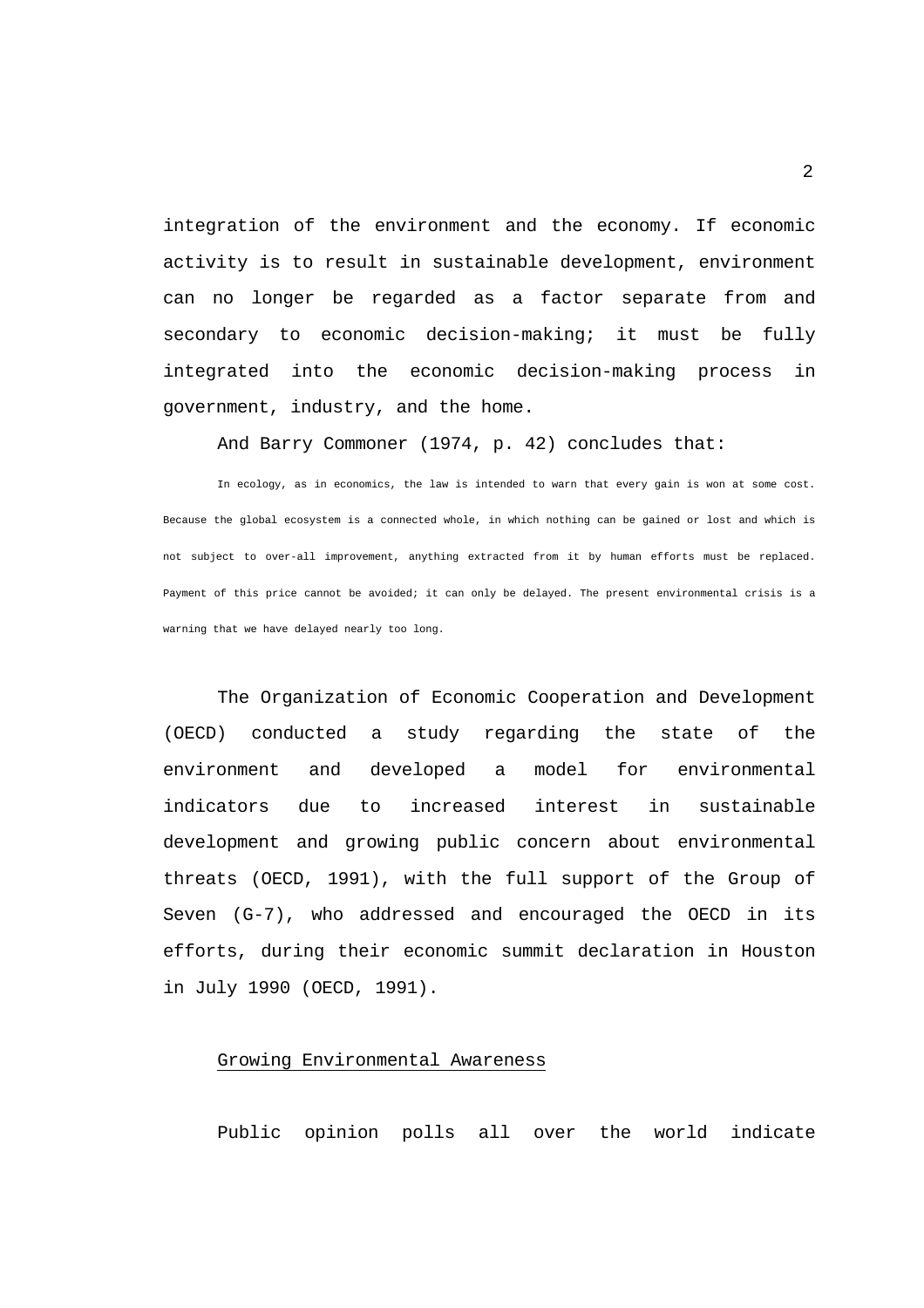increased environmental awareness, as illustrated by the U.S. Gallup poll in 1990, the Japanese public opinion poll on global environment in 1990, and the EC poll, Eurobarometre in 1988 (OECD, 1991), to mention a few.

 For years, economic considerations have taken precedence over environmental concerns, thus ensuring growth and profitability for businesses and individuals. Our society has not always been concerned with pollution and ecology. In fact it has only become a major issue in the past three decades (Hay, Gray & Smith, 1989, p. 228). Hay, Gray and Smith (1989, p. 229) also found that most scientists seem to agree that the United States and other industrial nations have polluted the environment to the degree that the quality of life has been impaired. They define pollution as:

 Pollution occurs when any biological, chemical, or physical factor is present in the environment for long enough and in enough concentration that it becomes injurious to human life (1989, p.228).

## Environmental Legislation

 As a consequence, public pressure combined with new scientific findings led to enactments of several environmental laws and regulations. One of the major events

3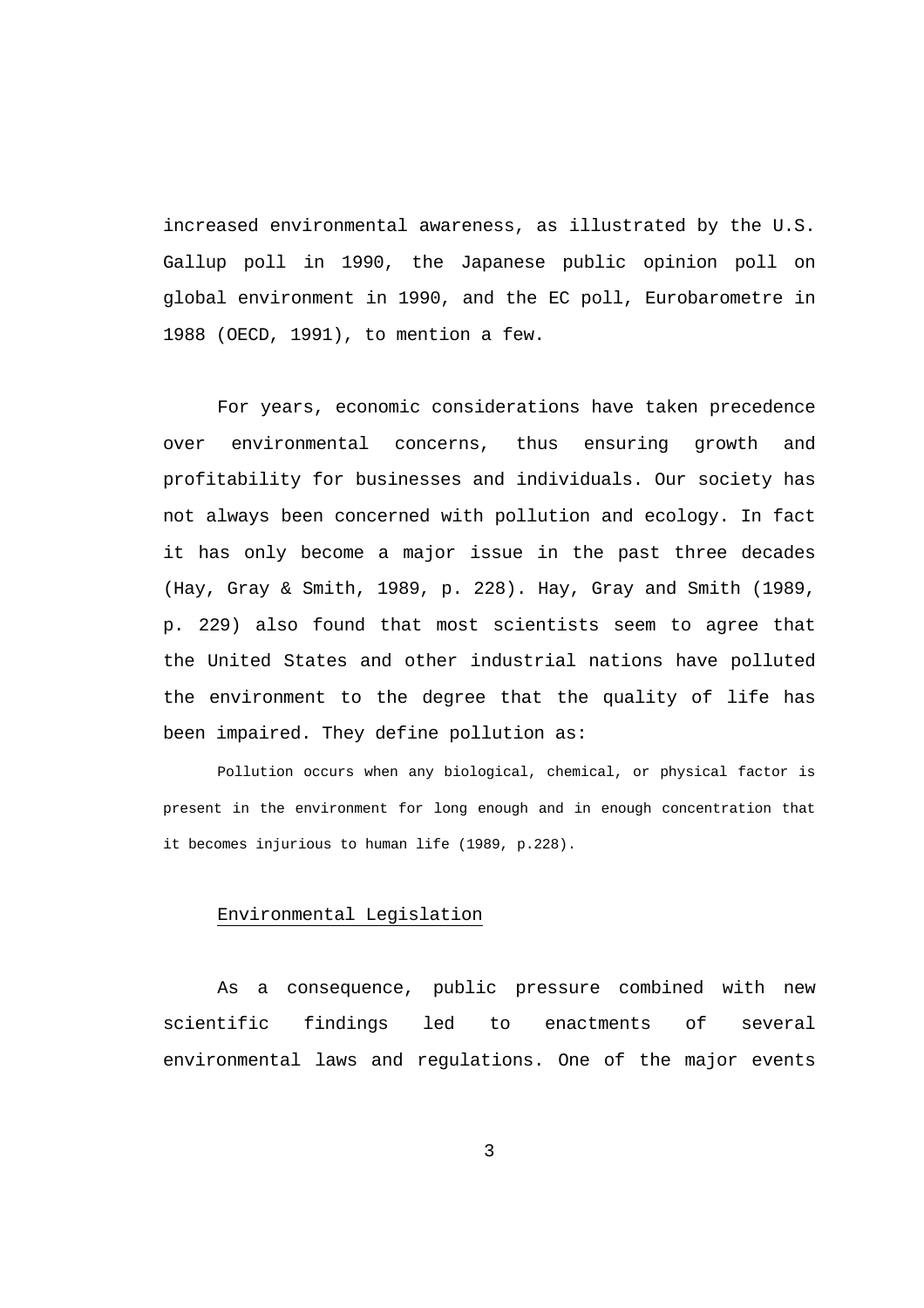within the United States was the creation of the Environmental Protection Agency (EPA) in 1970 (Clarkson, Miller & Jentz, 1986), followed by gradual and perpetual development of additional environmental regulations. The same phenomena occurred worldwide, where environmental awareness and concern pressured governments into enactments of such laws, despite the growing dissatisfaction of businesses.

 However, a legal regulatory framework to protect and preserve the ecological environment is still in its infancy and needs to overcome substantial drawbacks. One of these problems can be illustrated using the classic case of Economic Externality - where all countries overpollute and therefore impose larger than necessary costs on all countries (1991, p.121) - within the European Community.

 Devinney and Hightower (1991) argue that the development of a Pan-European Environment Policy is a case of political necessity mixed with fundamental logic. They also conclude that: The problem is furthered since local authorities are responsible for protecting the environment in many of the European countries. moreover, the EC deals with national rather than local governments, which complicates the enactment and implementation of EC policy (1991, p. 121).

 A harmonized environmental policy could actually aid in resolving the economic externality problem, and at the same time preserve the competitive posture of businesses, given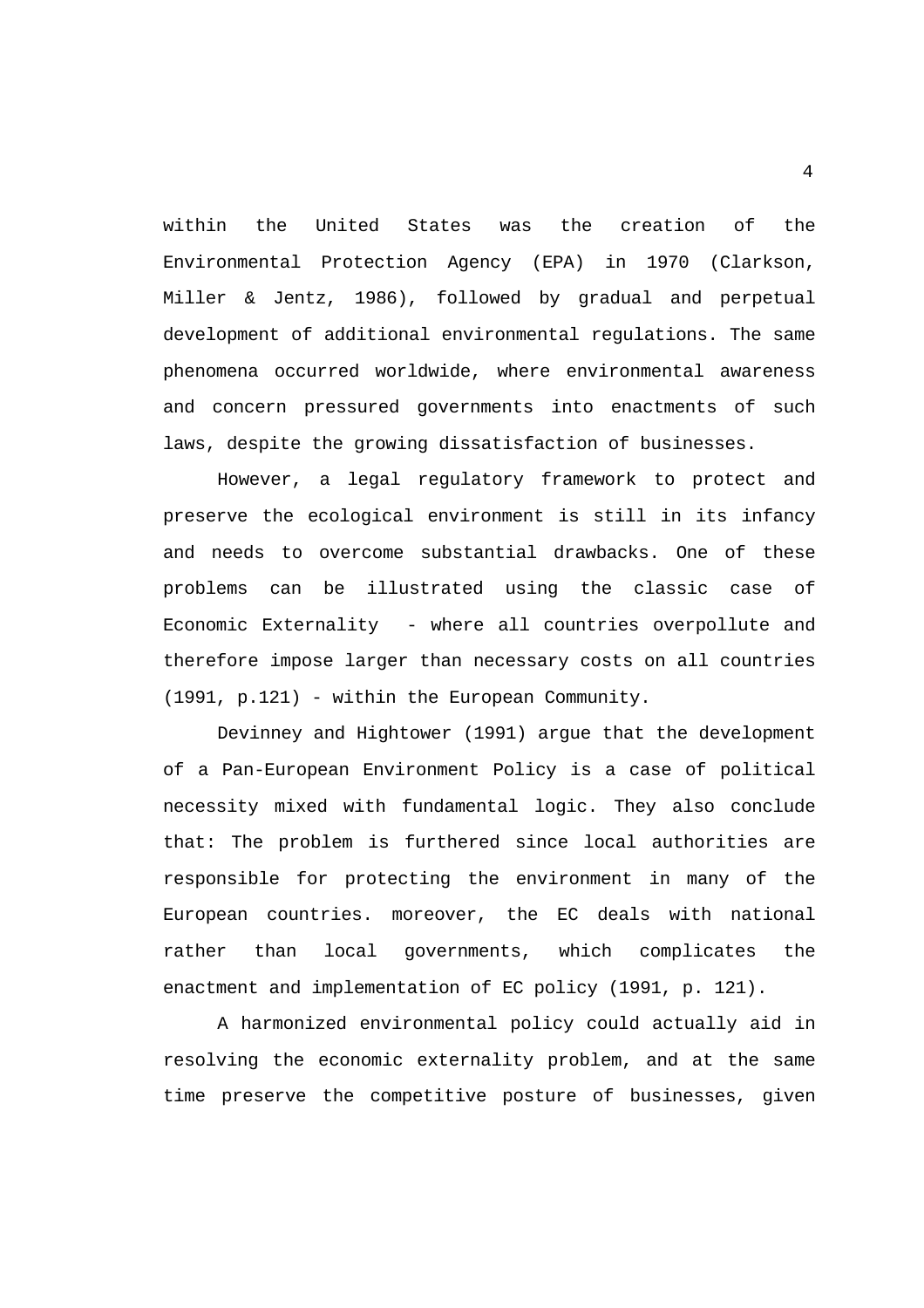the condition of a global harmonized environmental policy. The UN Earth Summit (1992) in Brazil is a "willingness" indicator for present and future cooperation to ultimately create a global environmental policy.

 Policies are needed to mobilize and harness the power of market forces for the environment and to make economic and environmental interests compatible and mutually supportive (Stavins & Whitehead, 1992:8).

### Conflicting Interests?

 However, business is about money, not scoring political points. The implication is that energy costs will rise and companies will be forced to comply with environmental standards or see their costs rise with no benefit in revenues (Charles, 1990). And Vogl (1992) argues that a company's primary responsibility is not to do good, but rather to make profit. Compliance with new regulations is expensive and does directly affect the bottom line: Profit. Additional expenditures to comply with environmental standards can drive businesses into bankruptcy. Funds that are needed to invest in technology development are instead diverted to legal battles over defining acceptable technologies and standards of performance (Stavins & Whitehead, 1992:9).

Another school of thought argues that : Effective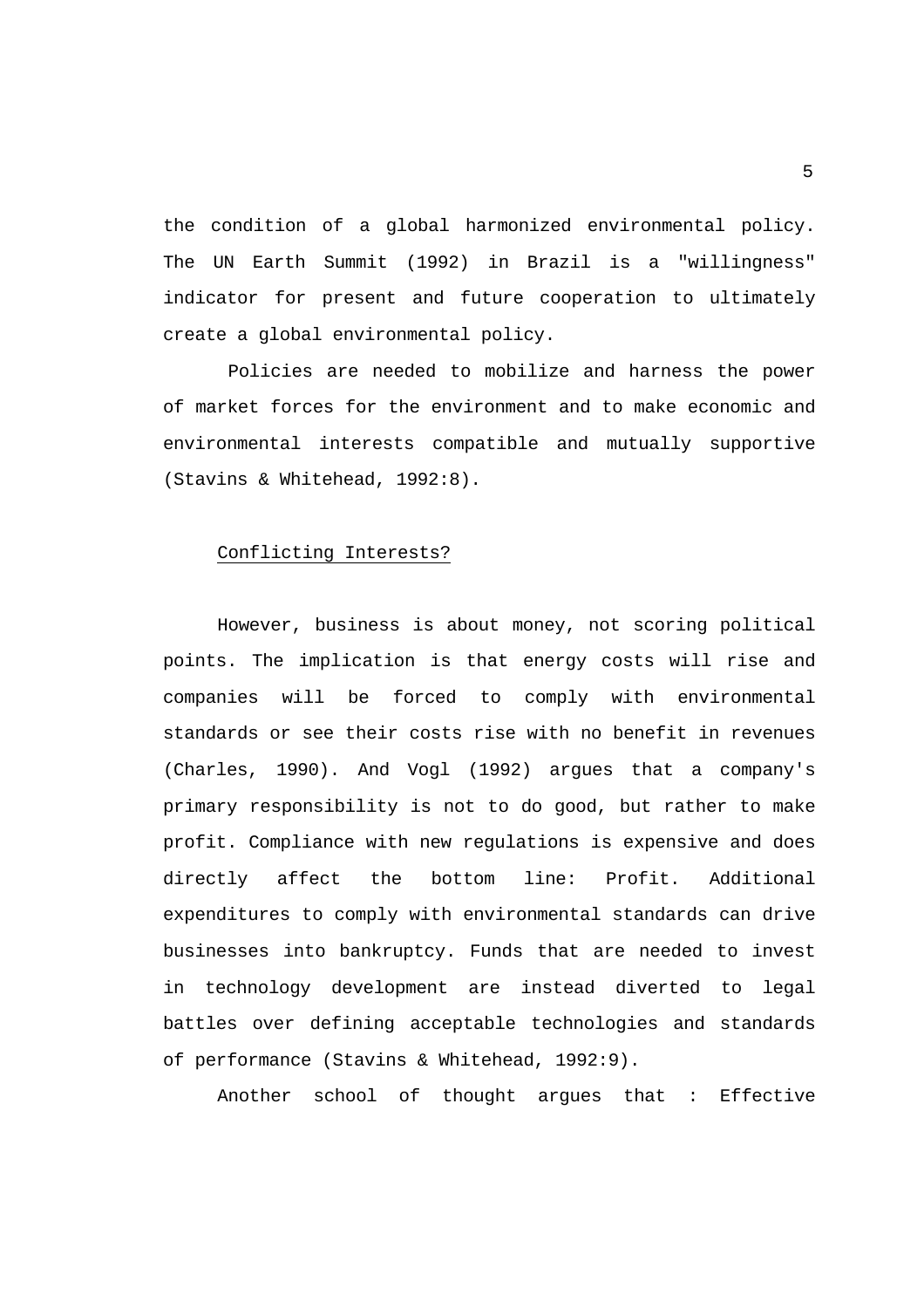Leadership by the management of corporations is the best way to support and advance the cause of private enterprise. Basic to such leadership is the insight that corporate ethics is a strategic key to survival and profitability in this era of fierce competitiveness in a global economy (The Business Roundtable, 1988:10).

 It is implied that every business has a responsibility to the environment, whether they are polluters or non polluters. All businesses are affected by the cost of environmental regulation directly or indirectly as shown by Fazio and Cascio (1971), who report that sectors that do not have to bear a direct cost since they do not pollute, do however, display an increase in costs and prices as a result of the indirect effects.

 Whether we are considering a command-control or marketbased environmental policy, the results seem to indicate a higher cost to businesses and society at large. However, Stavins and Whitehead (1992) believe that market forces are not only part of the problem but also a potential part of the solution.

 Trends for future increases of environmental regulations are established all over the globe (Cairncross, 1990) International Cooperation regarding the issue of Environmental protection and preservation versus Economic growth and development is growing. The market for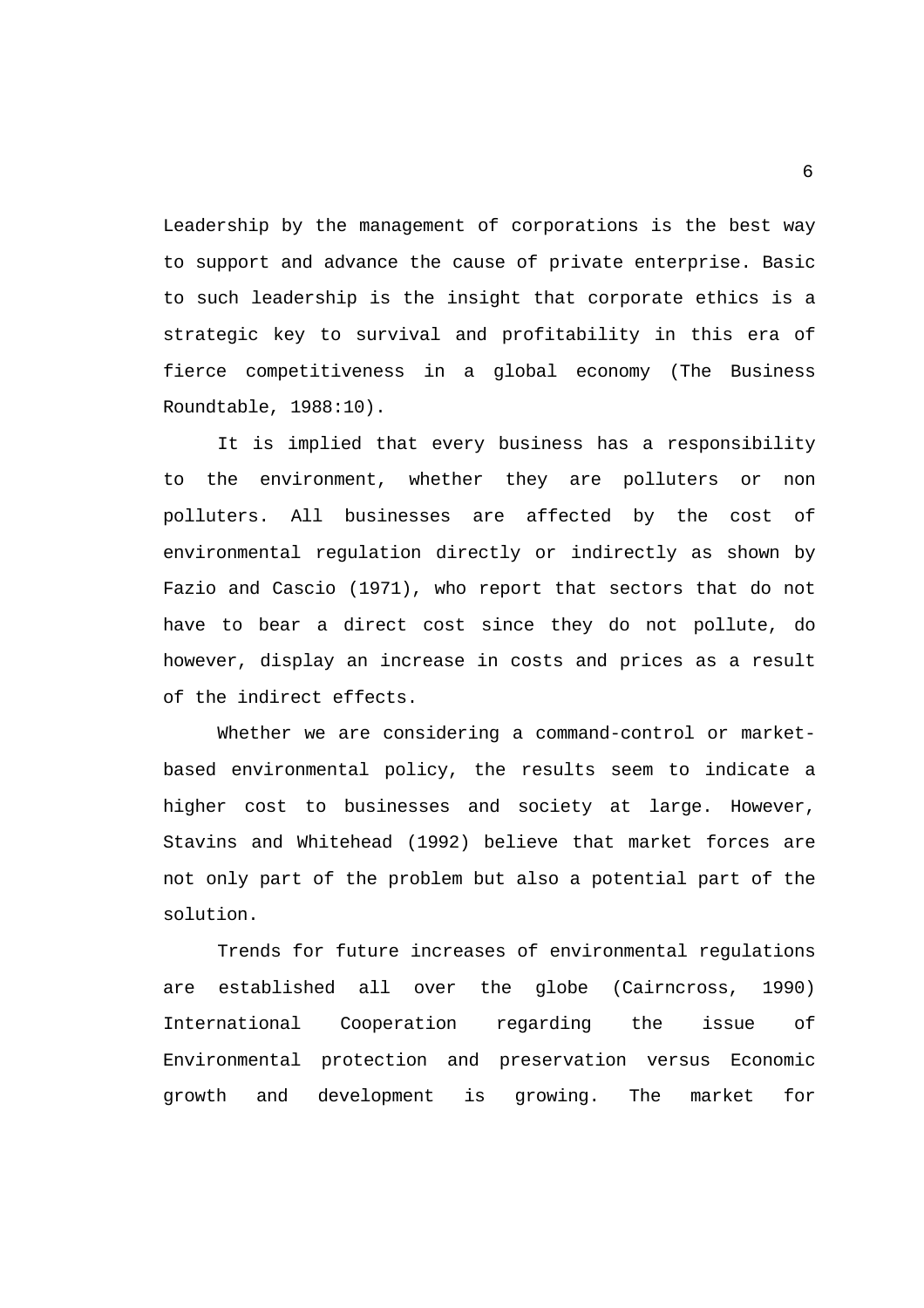environmental products and services is expanding at a fast pace. Environmental awareness of society is heightening. Given all these factors, one understands that businesses need to address the environment in their decision-making process. Costs of products and services will increase, and as a consequence so will their prices.

 The development of new products, processes, and services needs to meet both environmental and economic concerns. Financial, human, social, and technological resources need to be made available to meet above mentioned criteria (UN, 1972).

#### **Environmental Finance**

 The environmental movement has spawned venture capital funds, mutual funds, public financings, new desks at institutional investors, and even a fund sponsored by the Overseas Private Investment Corporation (OPIC), but no major banks that specialize in environmental transactions (Feldman, 1990:68). Feldman further argues that the environmental industry is well established, riskmanagement techniques are available, and analytical expertise is readily accessible to bankers to tap into a growth industry with a rich variety of business opportunities (1992). The production of goods and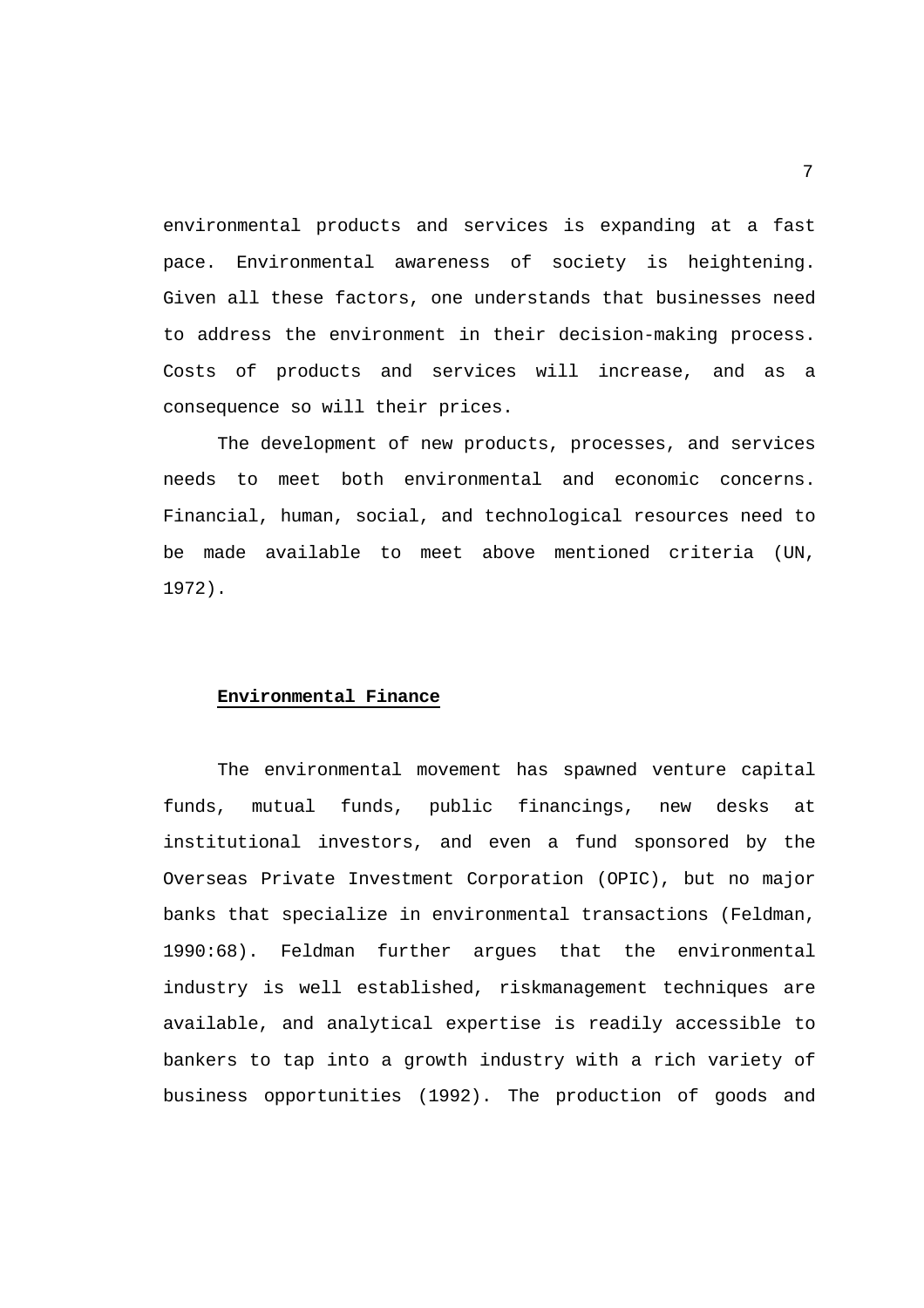services for pollution abatement and environmental protection is a growing industrial sector with markets now estimated at US\$ 200 billion worldwide (OECD,1992:4). The OECD further argues that: Access to financial resources or support for development and demonstration activities is important to the overall competitiveness of environmental products and service suppliers in most countries. (1992, p. 25).

 Although there is an enormous amount of literature related to the issue of environmental pollution and protection, actual empirical research about the attitudes and involvement of financial institutions regarding the environmental market has been scarce.

## A New Financial Approach

In the world of Finance today are several unexplored fields. One of these fields is the environment. A new term that emerged is called Environmental Finance. The apparent reason for the creation of this new field has been the growing public awareness of the environment.

#### **Conclusions and Recommendation**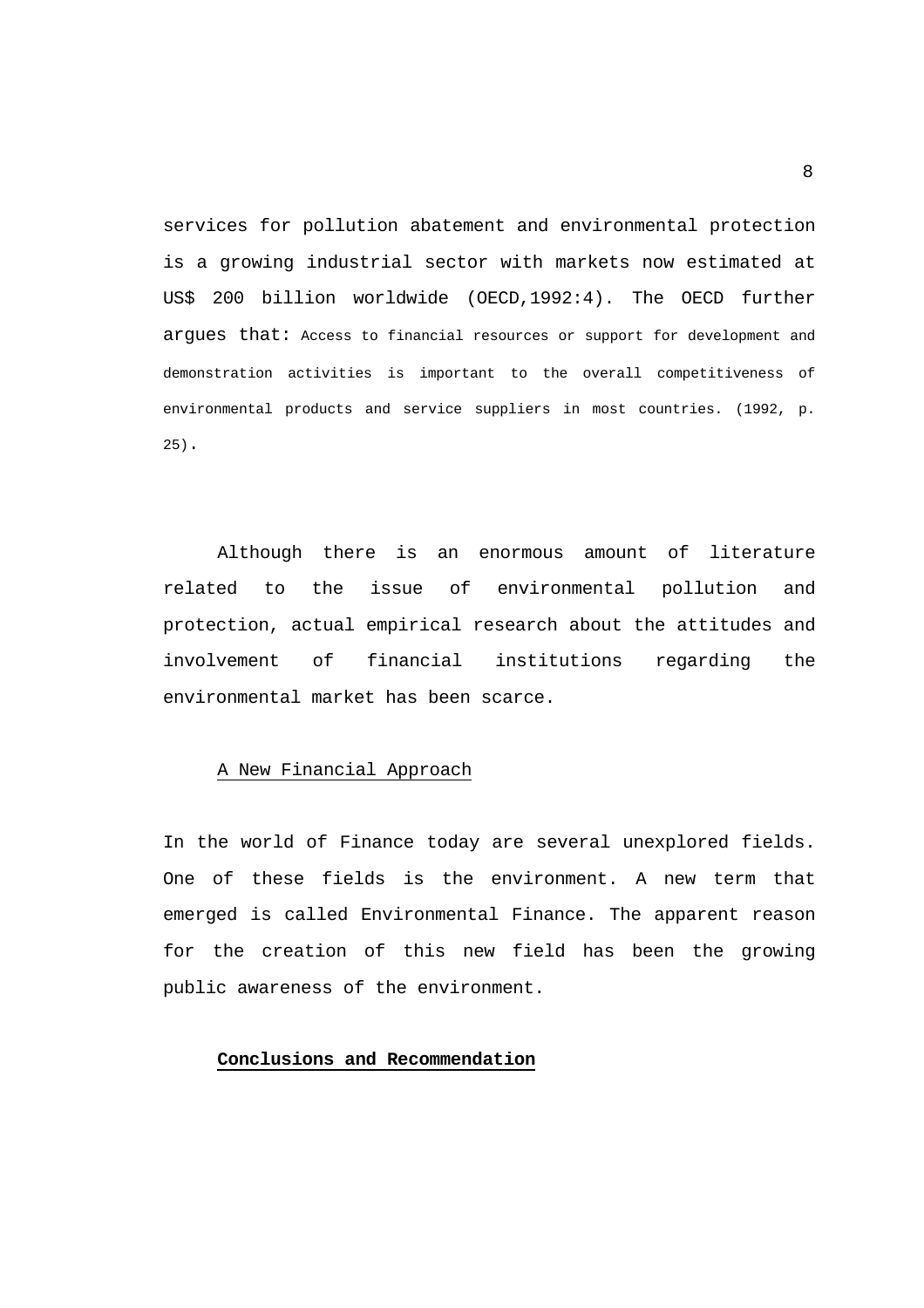It is apparent that the environment has suffered during the last decades to a point where mankind cannot any longer ignore the detrimental impacts that a continuous source would certainly cause. Pollution, waste, global warming, depletion of unrenewable energy sources, soil degradation, the dying of rainforests all over the world, and the ignorance of shortterm profitability versus long-term environmental planning, have contributed to the current state of the environment.

 How can we improve a situation that has escalated so far, and where would we generate these needed sources that would ultimately lead to and support an effective environmental world policy. I do not believe that regulations and laws alone are the answer to the imminent problem. The biggest issue in this society is the problem of maintaining a standard of living and assure a prosperous and profitable future.

#### Brief Glimpse at a New Model

 To effectively support an improved overall standard of living, we need funds that will support both economic and environmental criteria. The closer the Gap between Ecological Preservation and Economic Growth, the higher the quality of the future standard of living.

This report will briefly discuss three ideas that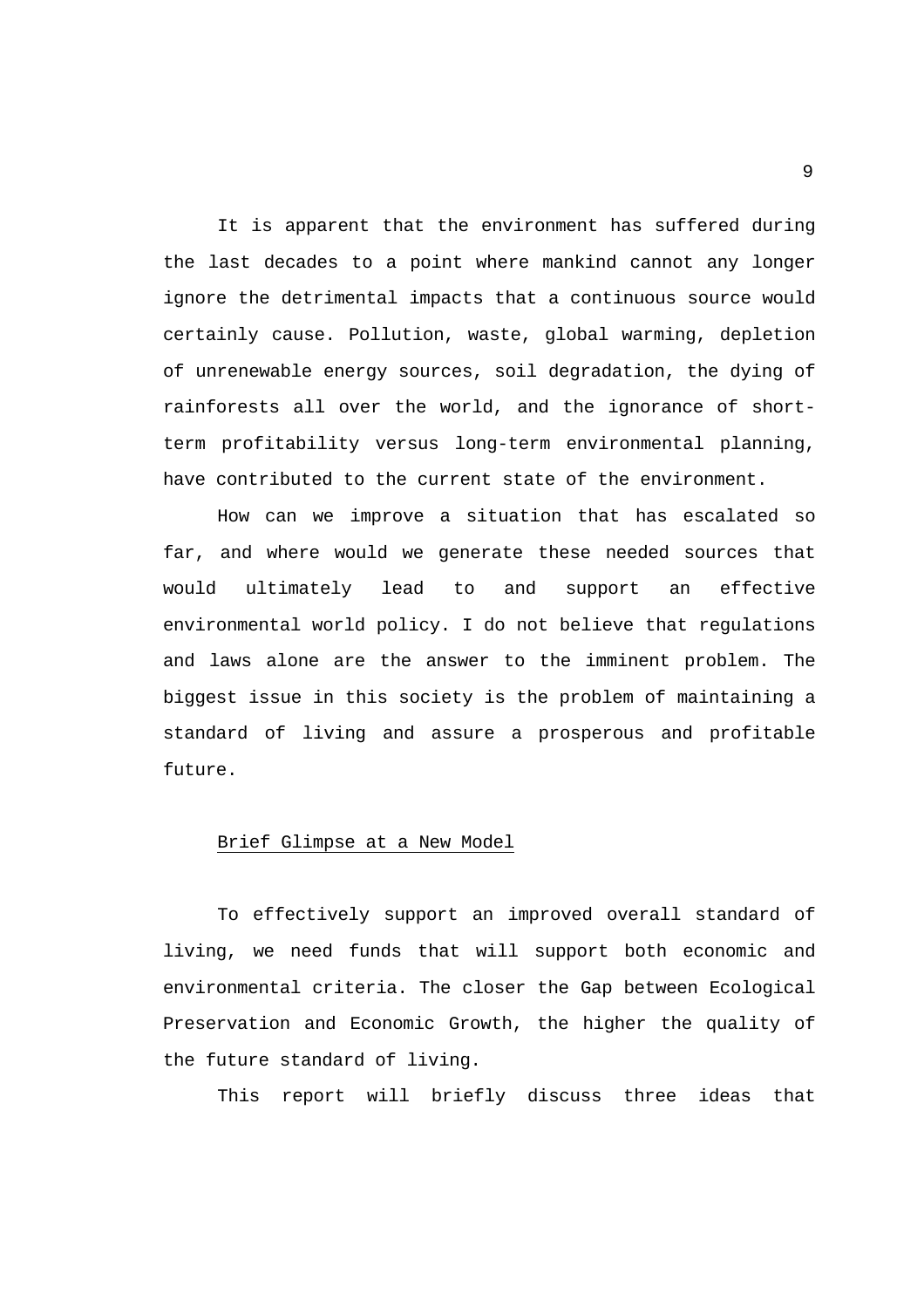contribute to above mentioned effect.

## 1. Reserve Requirements

 The Federal reserve lowers the required reserve requirements for banks on loans that go to or toward a portion of (e.g. Environmental Fund Rate = Federal Fund Rate):

- Safety Standards

- Health Requirements
- Additional equipment needed to ensure Safety

 - Lower emissions and pollution with increased incentives **for** improvements beyond the legal requirements.

- Environmental product enhancement.

 This will enable banks to lend a portion of needed funds at a lower level than the usual rate, and make up the difference by volume, which would translate into the following economic effects: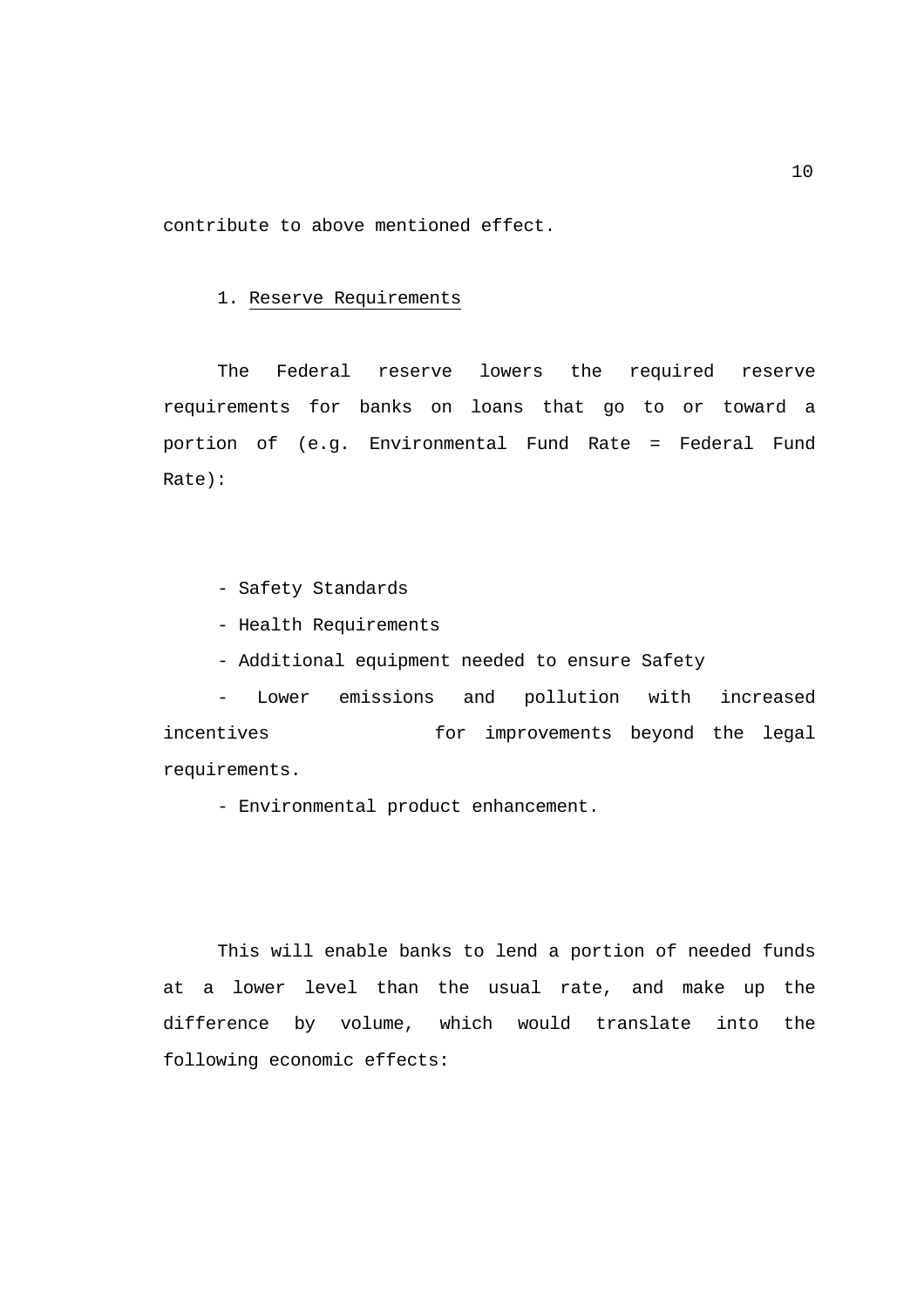- \* savings for businesses (Cost of Capital)
- ensure competitiveness on a global level for businesses, thus maintaining and creating new jobs.
- \* increase standard of living, and
- \* open up new horizons in investments

 Factors that are needed to implement suggested program are:

- Government cooperation and regulatory framework
- Guidelines to assess which part of borrowed funds is allocated towards "environment" purposes.
- Environmental risk analysis
- Credit analysis (e.g. using Environmental Audit)
- New skilled and trained personnel
- etc.

## 2. Environmental Bond

 The government could issue an environmental bond that is somewhere in between the Treasury bond and a triple A bond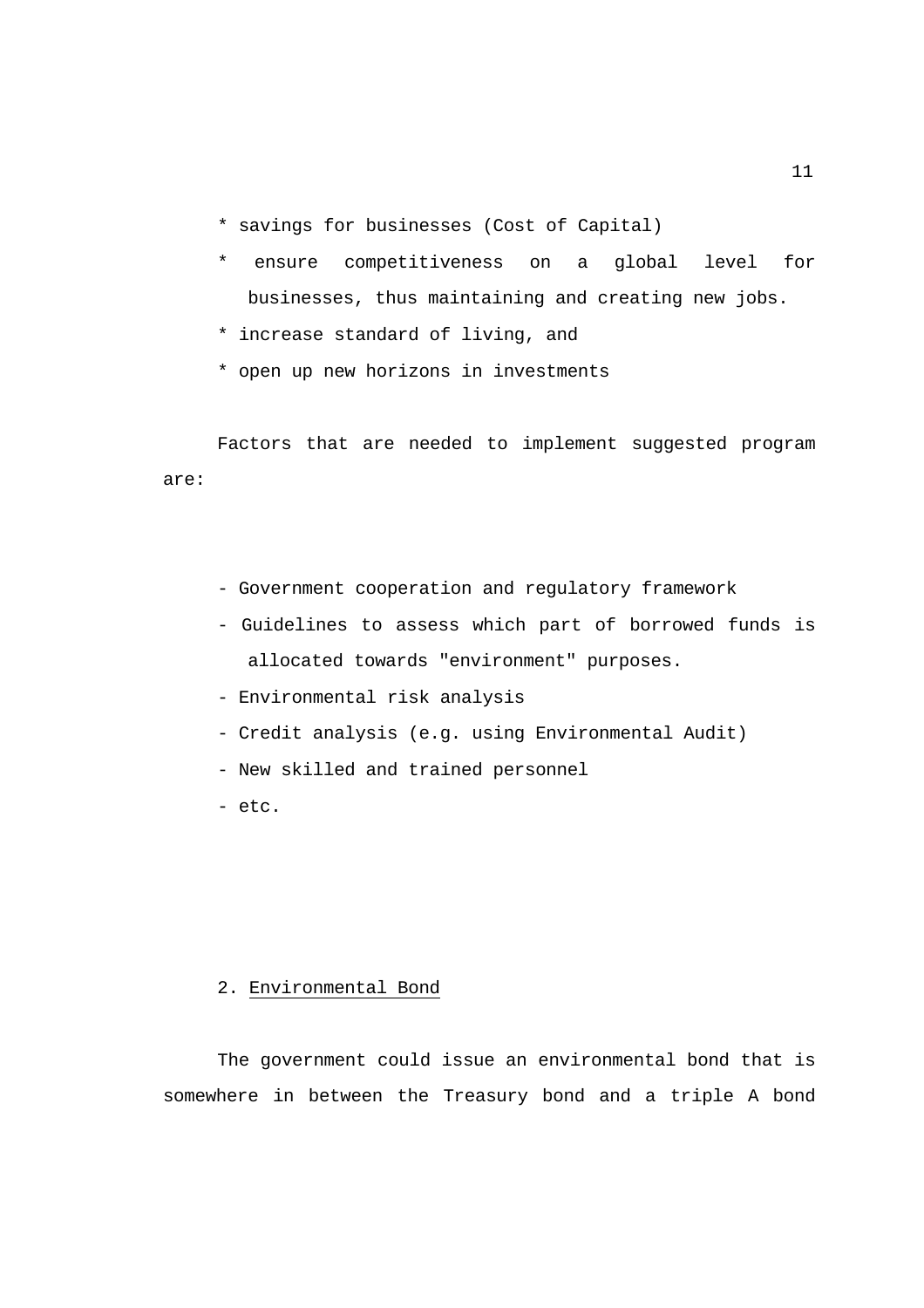offered at the major bond exchanges, with additional incentives such as conservative investment, yields such as Treasury bills, notes, and bonds (Retirees investment preferences). In addition tax incentives could play a major role.

 The businesses could profit from such a trend. New jobs, new analysts, new departments, new trading, and new investments would be created. e.g. Corporations could offer a part of their bond offerings as environmental notes to finance a project, say of \$ 10 million, of which \$2 million would go towards environmental compliance (and beyond), social plans, safety, etc.. That portion would pay a little less interest than the regular bonds, however, due to tax incentives for investors on environmental securities issues, the yield would approximately be the same if not higher.

 In addition, portions of commissions in underwriting and or selling and buying would go into a special environmental fund that buys and sells environmental issues (Mutual Fund) or be allocated towards the government environmental revenues.

3. Environmental Stock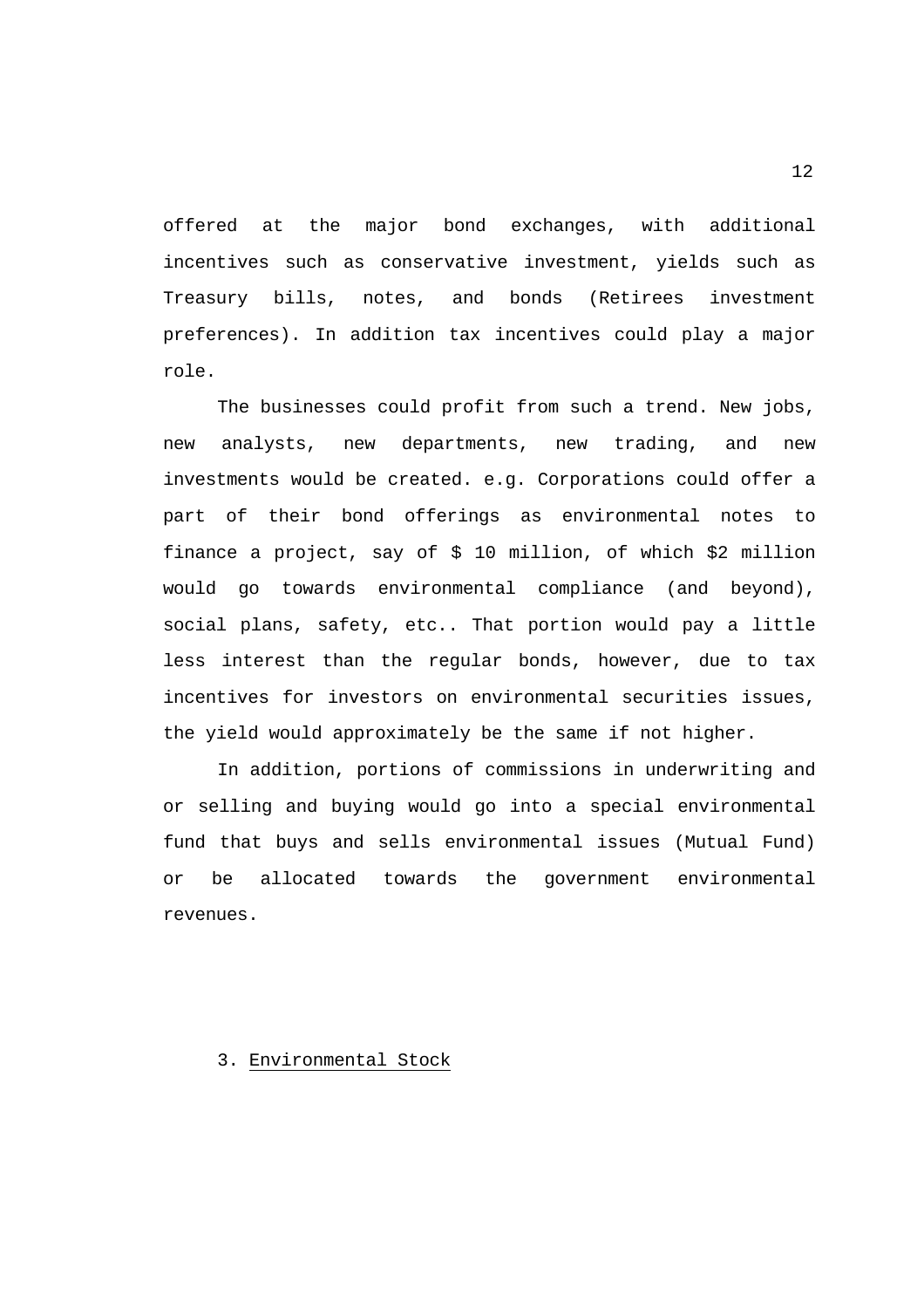The stock issued would be proportionate to a firms assets dedicated to environmental purposes, carrying incentives such as tax breaks on dividends, and higher voting counts. The possibilities are endless.

 This is just the beginning but at the heart of the model. I will further refine this rough sketch and include it in my dissertation under recommendations for future research and studies to conduct in the field of environmental finance.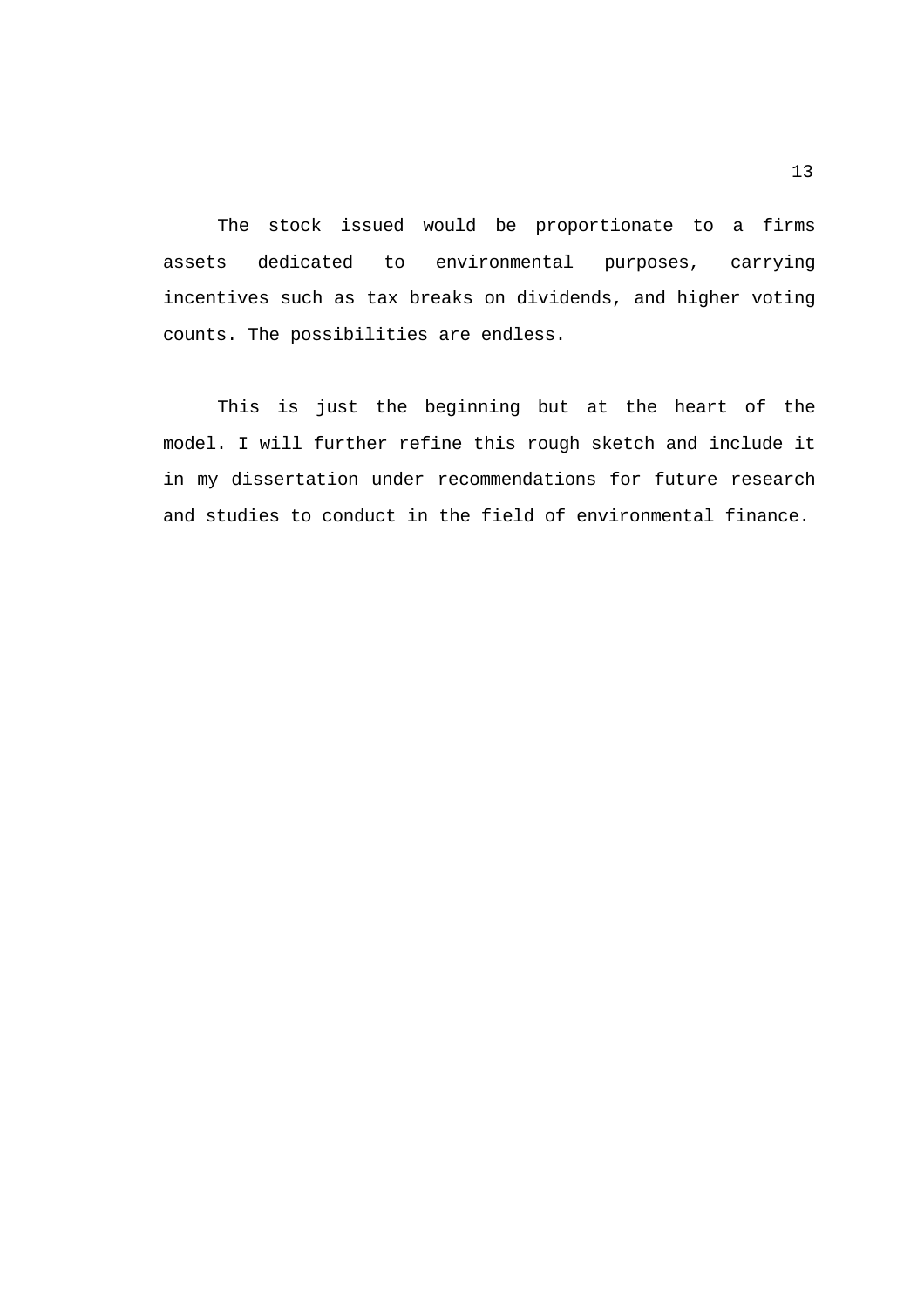## Bibliography

- Business Roundtable The (1988, February). Corporate Ethics: A Prime Business Asset. Ethics.
- Cairncross, Frances (1990, September). Environmental Barriers going up as EC faces Trade Barriers down. Financier, p.  $16-20$ .
- Clarkson, Kenneth W., Miller, Roger LeRoy, Jentz, Gaylord A., (1986), West's Business Law, Third Edition, St. Paul, MN, West Publishing Company.
- Commoner, Barry (1972). The Closing Circle, Nature Man and Technology. New York: Bantam Books.
- Delphos, William A. (1992, March). Funds for Global Greening. Global Trade, Vol:112, Iss:3, p. 29.
- Devinney, Timothy M. & Hightower, William C. (1991). European Markets after 1992. Lexington Books.
- Feldmann, Roger D. (1990, November/December). The Greening of Environmental Finance. Bankers Magazine, Vol:173, Iss:6, p. 68-73.
- Feldmann, Roger D. & Adams, John W. (1990, April). Environmental Finance. Bank Management, Vol:66, Iss:4, p. 38-43.
- Hay, Robert D., Gray, Edmund R., Smith, Paul H., (1989), Business and Society, Cincinatti, Ohio, South-Western Publishing Co.